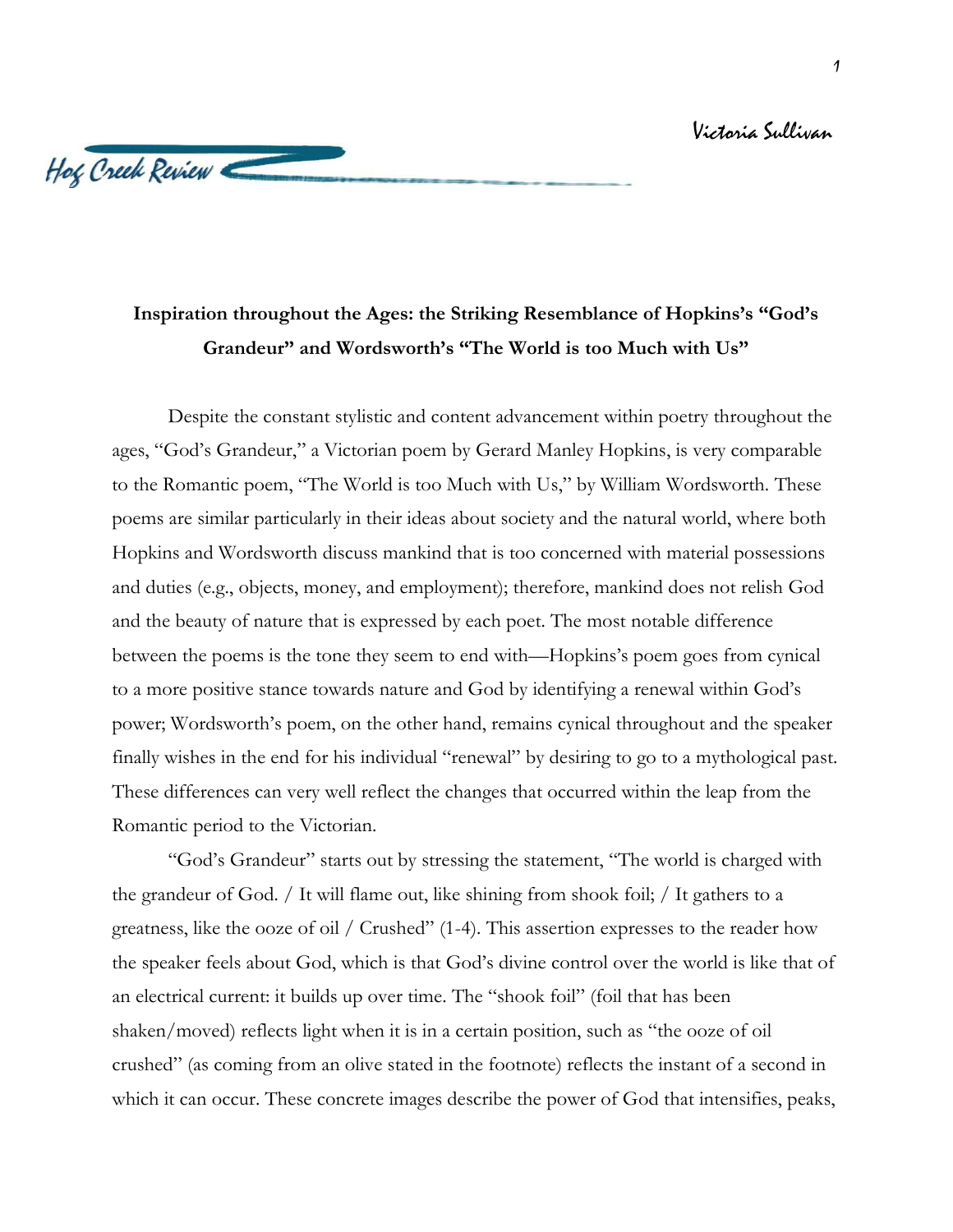and recycles within the world. The speaker in "The World is too Much with Us" does not elaborate on these feelings of God's rebirth in the world per se; however, he does describe how he'd rather be "a Pagan suckled in a creed outworn" (10), which can imply a different form of rebirth and renewal within the self. The sense of beauty in nature is also seen in this poem as the speaker says, "So might I, standing on this pleasant lea, / Have glimpses that would make me less forlorn; / Have sight of Proteus rising from the sea; / Or hear old Triton blow his wreathed horn" (11-14). Though this poem's imagery is more abstract than that of "God's Grandeur," each poem is nevertheless trying to convey a sense of God and his beauty that echoes in the natural world. Hopkins does this by expressing elements in nature as a metaphor for God's revival and Wordsworth does the same, except focuses more on his own revival by wishing to be in an ancient place where God is. This is perhaps the main difference executed in the two poems, though connections can still be drawn out.

What makes the poems seem almost identical in their nature are the lines from "God's Grandeur," that state "Generations have trod, have trod, trod; / And all is seared with trade; bleared, smeared with toil" (5-6), in comparison with the lines from "The World is too Much with Us," that state "The world is too much with us; late and soon, / Getting and spending, we lay waste our powers: / Little we see in Nature that is ours" (1-3). Though Hopkins's language is more complex in comparison to Wordsworth's, both poets seem to be articulating the material world as an issue. "All is seared with trade" (6) is the equivalent to "Getting and spending, we lay waste our powers" (2), which is stating that society is too concerned with marketing, industry, and employment, which in turn weakens the relationship with nature and God himself. The speaker in "The World is too Much with Us" says in line 4, "We have given our hearts away, a sordid boon," which can be likened to lines 7-8 in "God's Grandeur", stating, "And wears man's smudge, and shares man's smell: the soil / Is bare now, nor can foot feel, being shod." Hopkins describes man's connection with the Earth being physically weakened by separating the foot from the soil with a shoe, which in itself is very figurative like the speaker in Wordsworth's poem who claims that man is giving his heart away to these superficial desires. Both describe the condition of mankind and use bodily features to describe the spiritual loss in nature and with God.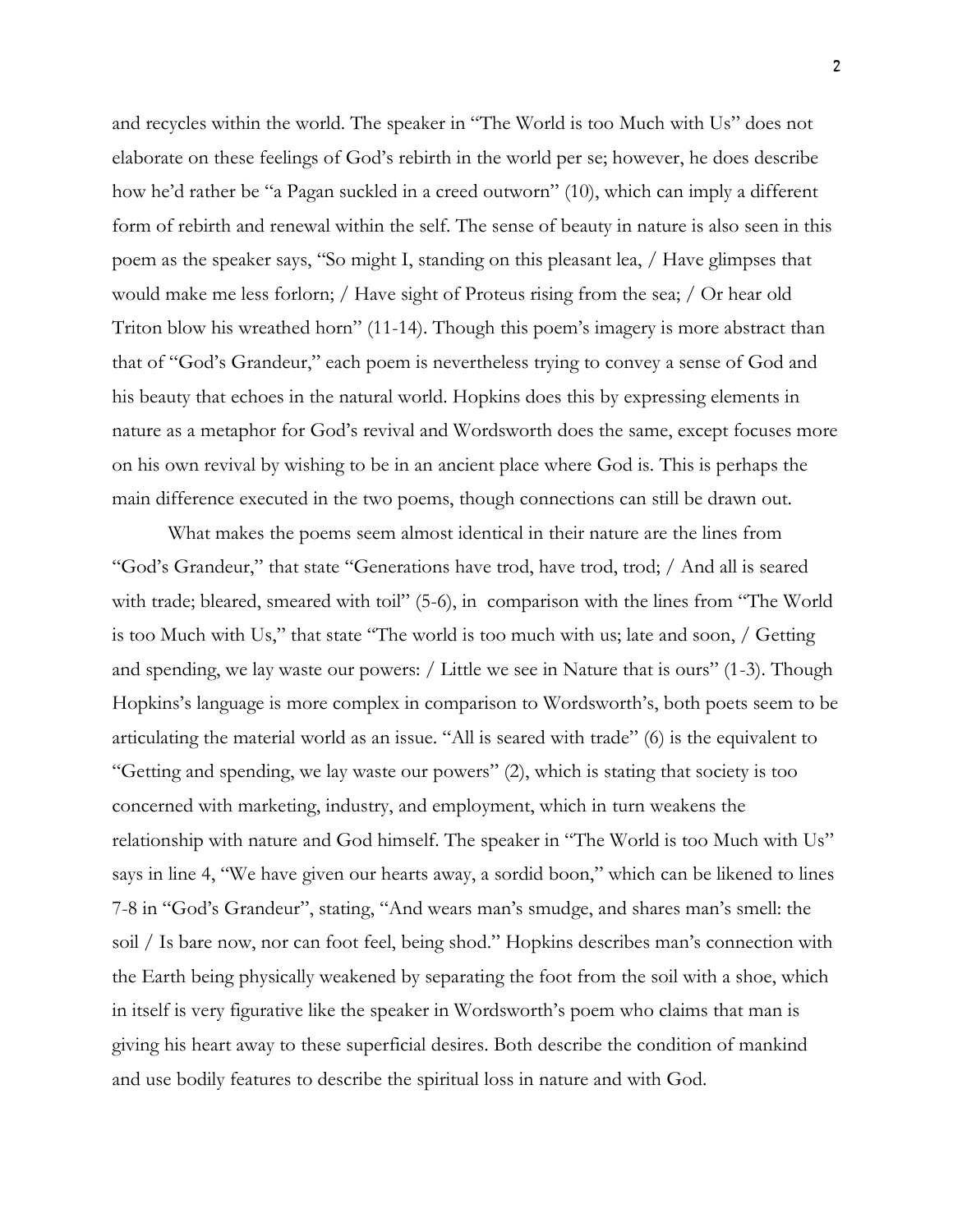Another striking resemblance between these two poems is the impression that nature—and everything within nature—always waits for society to bring their minds back to it. For example, in "The World is too Much with Us," it says, "The sea that bares her bosom to the moon; / The winds that will be howling at all hours, / And are up-gathered now like sleeping flowers" (5-7), implying that these elements in nature are pressing on in their beauty despite the fact that no one is attentive to it. To "bare a bosom to the moon" is a suggestive image that expresses not only the attractiveness within it, but the excitement that builds within nature as the elements seem to play around. The "howling winds" can be seen personified as trying to call out and acquire someone's attention, preferably those in society that are disregarding them. The wind that then becomes "up-gathered like flowers" shows that nature is not only building up, but resting as well, which can very well lead into Hopkins's expressed idea that nature/God renews itself by having a "rested position" and a "peaking point". Wordsworth expresses a sense of God that can be found in everything, creating the beauty within nature that he holds dear, and this can certainly be seen in Hopkins's poem as well.

Hopkins's lines that perfectly depict his adoration for the beauty in nature are from 9 to 14, declaring,

> And for all this, nature is never spent; There lives the dearest freshness deep down things; And though the last lights off the black west went Oh, morning, at the brown brink eastward, springs— Because the Holy Ghost over the bent World broods with warm breast and with ah! bright wings.

Just as Wordsworth has implied, the natural world continues to wait until it is noticed again in Hopkins's poem as well, though Hopkins goes into a more specific type of renewal. The speaker in "God's Grandeur" declares that though mankind is consumed with superficial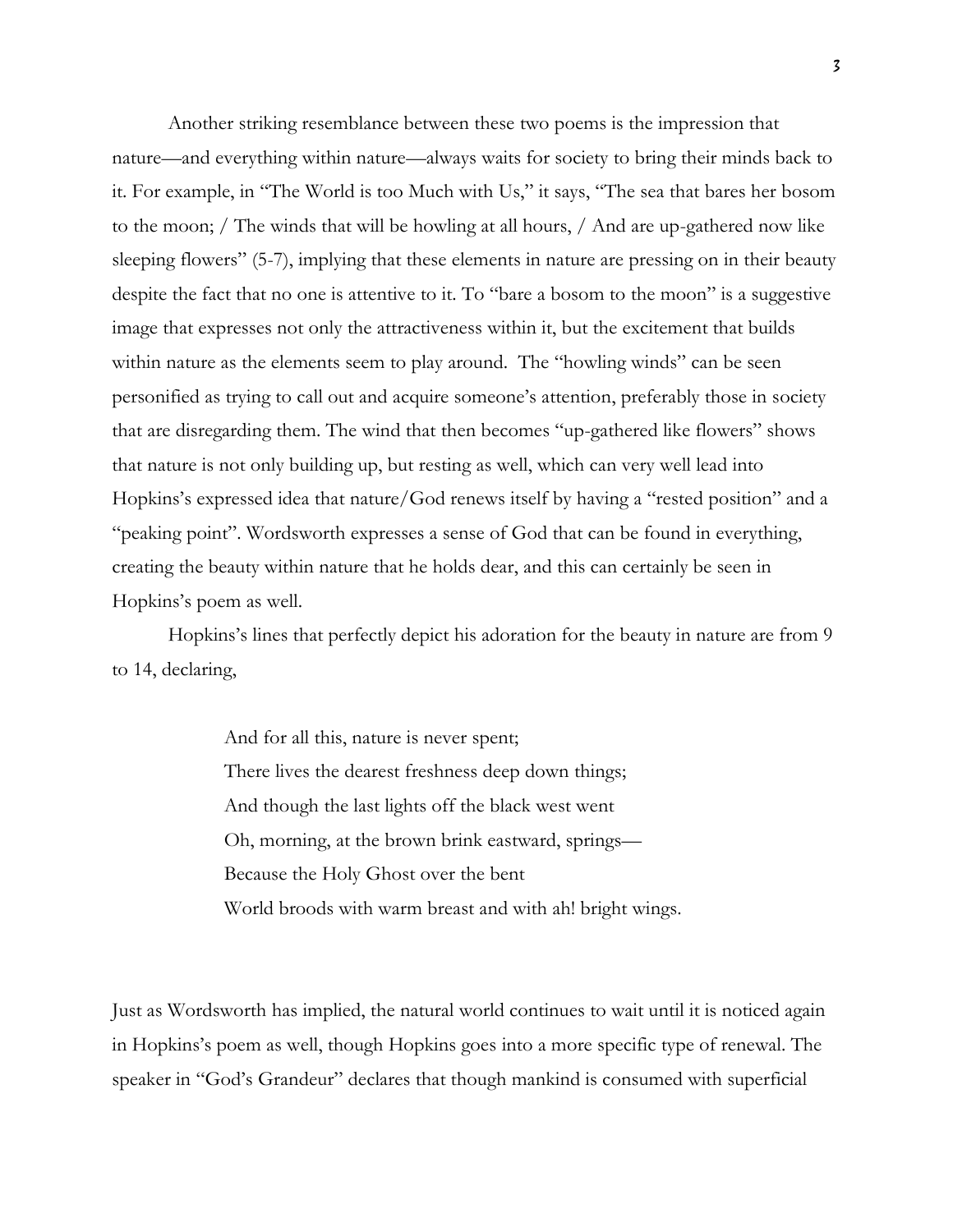objects and responsibility, "nature is never spent" nonetheless, and nature/God continues to wait for the moment when individuals start to realize this. The speaker implies that this understanding comes in cycles as God's "electrical" power in the world builds over a period of time, rests, and is repeated; this can be seen specifically in lines 11-12 when it says, "And though the last lights off the black West went / Oh, morning, at the brown brink eastward, springs," which is another way of describing the sun setting in the West and rising back in the East to begin a new day—that in itself is a cycle of its own. The speaker continues by describing the Holy Ghost (another term for the eternal God) "brooding" over the world, where the word "brood" can be taken in many different ways, such as to ponder something with great thought. It is seen in the same line (14) that the Holy Ghost has "bright wings" which refers most likely to a bird and gives another whole meaning to the word "brood," in the sense of referring to incubation of young birds. These last few lines truly proclaim the "rebirth" notion by showing the creator "brooding", or in other words, "birthing" a new world with the power that has been surging within. This cycle of renewal continues seeing that the poem implies the world is always "charged with the grandeur of God" (1); though not all individuals in society have remembered God's enormous power and nature's beauty, God is always there, seen within the elements of the natural world. In some ways, Wordsworth is expressing the same idea though he does not directly come out and say that God is always present and waiting; however, the speaker in "The World is too Much with Us" does not have any doubt in God's belief—he actually yearns to be closer to God by being in a different world, and this is seen in lines 11-12 when he states, "So might I, standing on this pleasant lea, / Have glimpses that would make me less forlorn."

Surely, the subtle contrasts between the style and content of "God's Grandeur" and "The World is too Much with Us" has a lot to do with the progression of the Romantic era into the Victorian era, where Hopkins's writing style was *already* considered "Modern" despite his writing period. Stylistically, each age of poets was experimenting with new forms and rhyme schemes, as well as making the language more complex and concrete in its imagery as it transformed. Romantic poets are known for being very individualistic; therefore when the speaker of "The World is too Much with Us" wishes to go to a new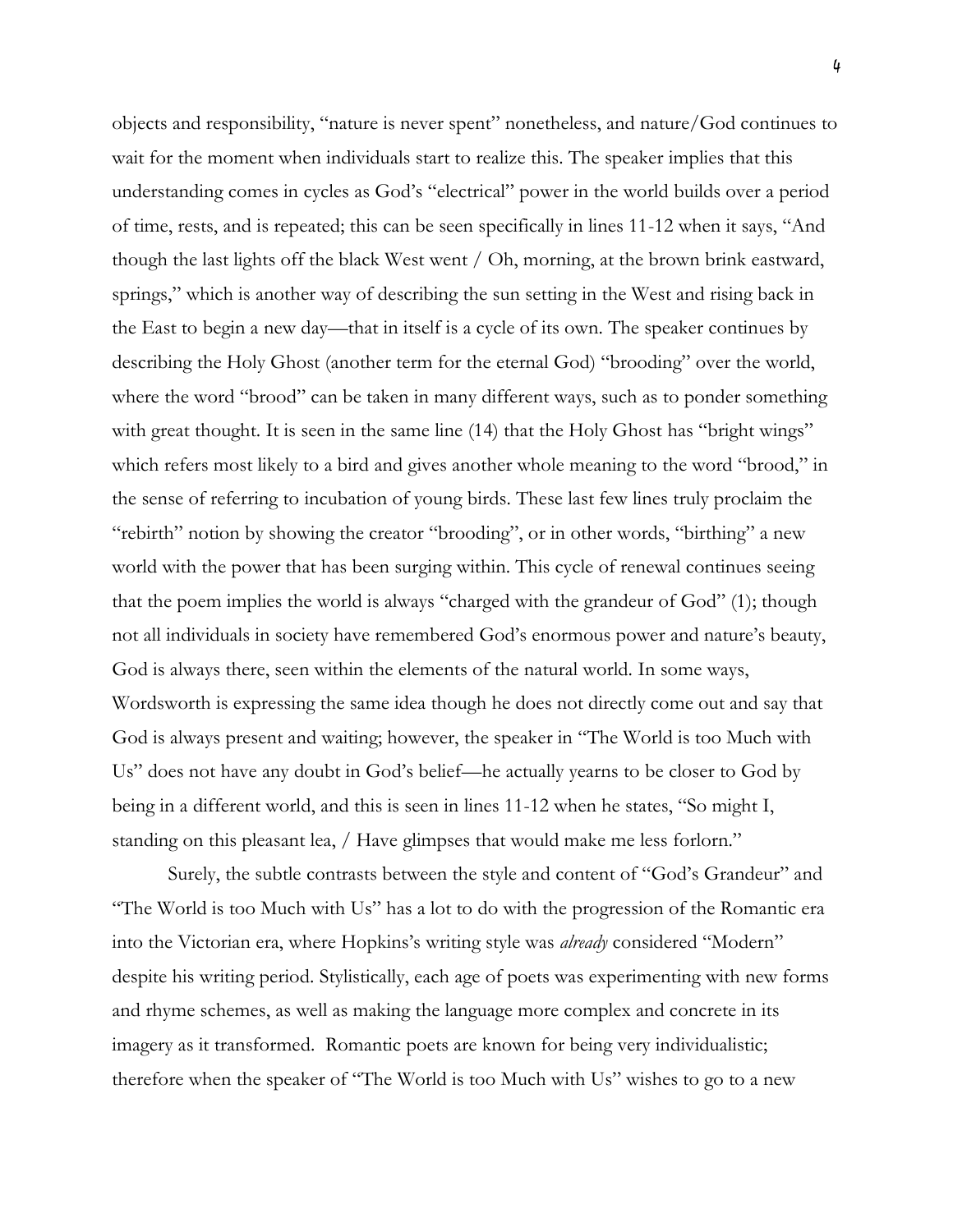world where God is appreciated, it is suitable that he discusses the superficial society and reveals his internal thoughts about it. Hopkins, conversely, is a Victorian poet; therefore the speaker in "God's Grandeur" is distant from his personal actions and only discusses what he sees in society and the natural world that he believes to be true (without ever using the pronoun "I"), which is common for the time period because people tended to care more for the greater good and society as a whole. It is very common for the Romantics to be referred to as "nature poets," therefore Hopkins's love of God and nature—additionally the beauty he finds within it—is very "Romantic" in its concepts, and very much "Wordsworthian" when it describes God present in nature.

The lines that dissect Hopkins's point of view from Wordsworth's are as follows: "There lives the dearest freshness deep down things" (10), from "God's Grandeur," and "For this, for every thing, we are out of tune; / It moves us not" (8-9) from "The World is too Much with Us." Hopkins directly states that "things" (i.e., nature itself, mankind, and basically everything else) are meant to be "refreshed" or "made new." The word "freshness" can be referring to a lot of different definitions however, such as "cleanliness" and "brilliance." Hopkins has a divine optimism in God and the natural world while Wordsworth does not elaborate on his confidence in God to make things "fresh" or simply better in his eyes.

Though slight distinctions can be made within the poems "God's Grandeur" and "The World is too Much with Us," there are striking parallels in the context of each poem; both poems revolve around the idea of society being too involved with trade in the superficial world, while also conveying a sense of beauty within nature and God that is everlasting.